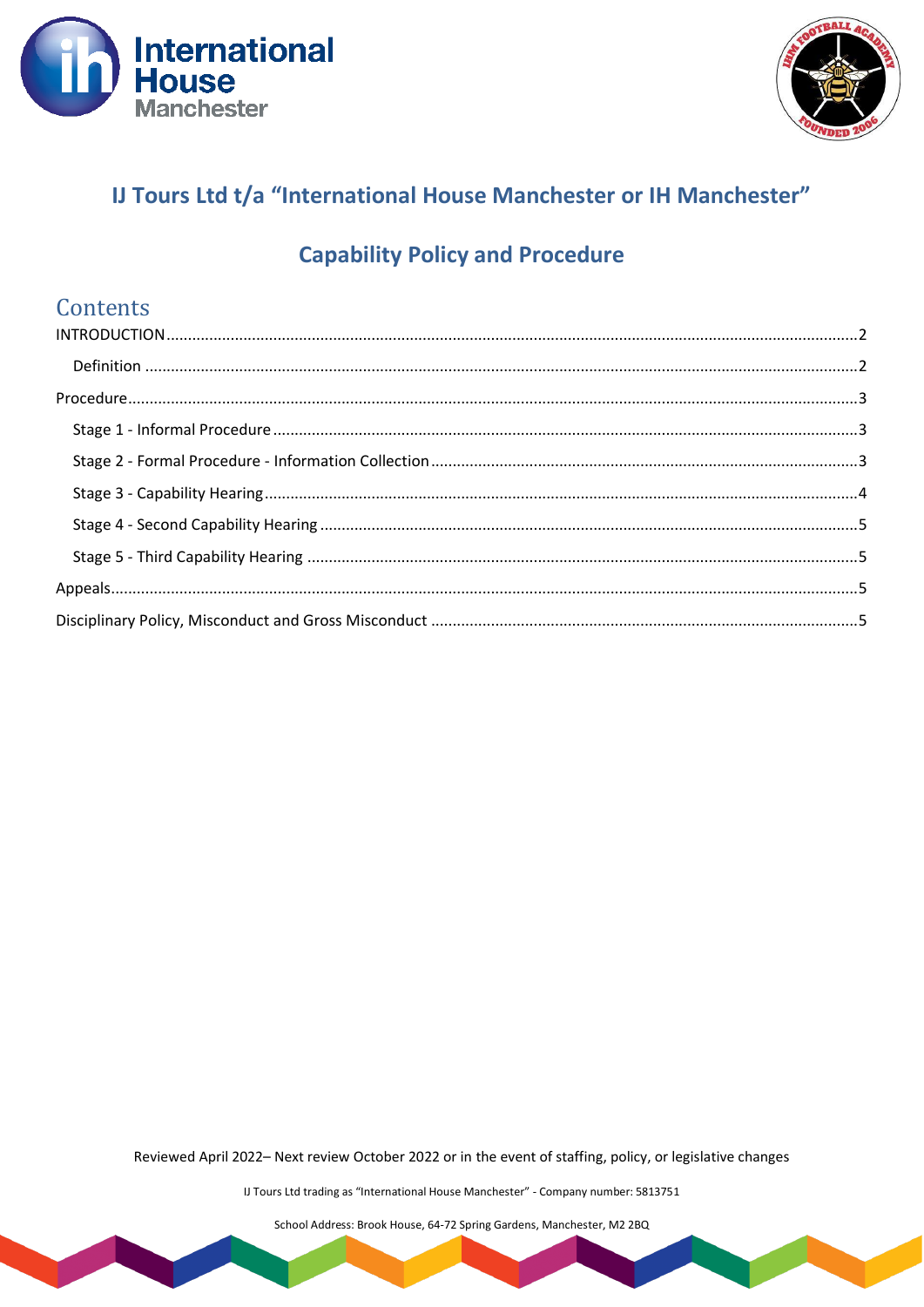



### <span id="page-1-0"></span>INTRODUCTION

IJ Tours t/a International House Manchester places great importance on supporting staff members to maintain levels of performance at an acceptable standard. This capability procedure provides a fair and objective process to enable managers to ensure that those standards are met in every aspect of the company's operations.

### <span id="page-1-1"></span>Definition

For the purpose of this Capability Procedure, capability is defined as:

"Where a member of staff is failing in a significant or persistent way to carry out their responsibilities or duties in a satisfactory manner, either due to a lack of ability, inadequate training or lack of experience. Such failings will be identified by use of the following procedures and steps taken to improve performance. Where such steps prove unsuccessful the member of staff may have their employment terminated on the grounds of incapacity".

The procedures set out in this document aim to ensure that there is:

- A means of monitoring performance and establishing performance criteria.
- A degree of consistency in how staff with widely differing responsibilities and duties are given opportunities to attain satisfactory levels of performance.
- Assistance in identifying the most appropriate form(s) of support and providing that support.

If a member of staff fails to overcome their difficulties, any consequent action will be based on:

- Adequate evidence that the member of staff is incapable of performing their duties satisfactorily.
- A fair procedure.
- The fact that the member of staff was given all reasonable assistance to overcome such failings.

Reviewed April 2022– Next review October 2022 or in the event of staffing, policy, or legislative changes

IJ Tours Ltd trading as "International House Manchester" - Company number: 5813751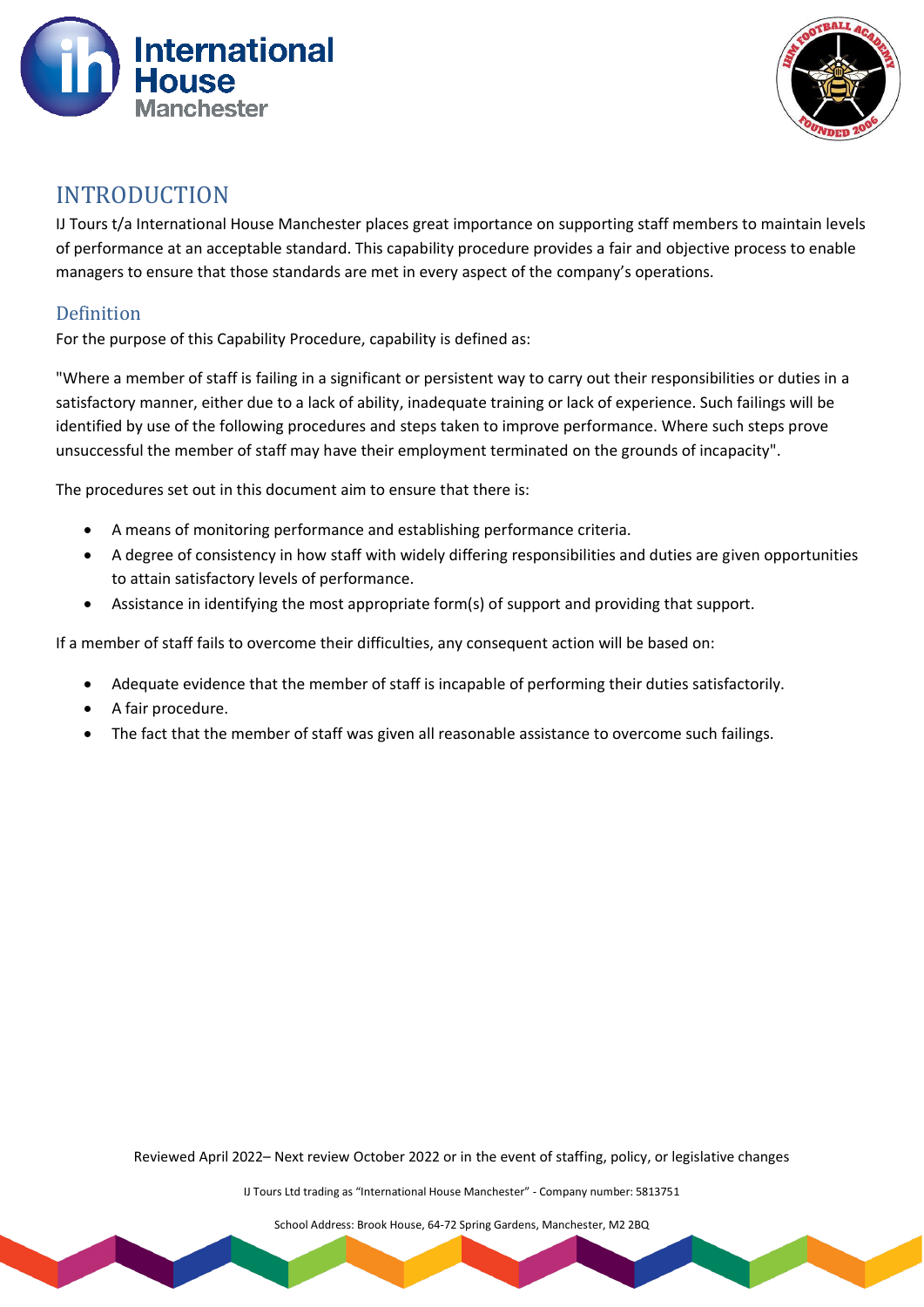



## <span id="page-2-0"></span>Procedure

### <span id="page-2-1"></span>Stage 1 - Informal Procedure

Where an employee of the Company exhibits an inability to perform their duties satisfactorily, the Company will attempt to resolve the matter informally via a meeting between the Line Manager and the member of staff. The nature and date of the meeting will be recorded and a letter sent to the member of staff indicating the nature of their unsatisfactory performance and how such performance can be improved to the satisfaction of the Line Manager. The member of staff should be informed that they may be accompanied at any meetings by a trade union representative or work colleague.

At this meeting, the line manager will agree performance standards with the member of staff, and a time period (normally three months) over which improvement will be expected. They will also agree how the individual's performance will be monitored.

If the individual's performance improves adequately over the timescale, then the process will terminate at this stage. If performance remains unsatisfactory, then the formal procedure will be invoked by the Line Manager as set out in stage 2.

### <span id="page-2-2"></span>Stage 2 - Formal Procedure - Information Collection

A senior manager or director will undertake to collect information from all relevant parties. They are expected to interview the member of staff concerned and the Line Manager, as well as any other appropriate individuals. The member of staff should be informed that they may be accompanied at any meetings by a trade union representative or work colleague.

A written report based on evidence gained e.g. by interviews and observation of performance will be prepared by a senior manager or director. The report should be precise and specific in the observations and comments it makes and shall contain clear information on:

- areas where the member of staff is failing to perform adequately
- actions already taken by management to address these failings and whether these actions were adequate i.e. were clear performance standards set and monitored
- whether the member of staff acknowledges a problem and shows a willingness to improve
- the impact of the individuals failings on colleagues and work output
- any other mitigating factors

The report should be given to the member of staff, who may record in writing any comments on the observations contained within the report.

Reviewed April 2022– Next review October 2022 or in the event of staffing, policy, or legislative changes

IJ Tours Ltd trading as "International House Manchester" - Company number: 5813751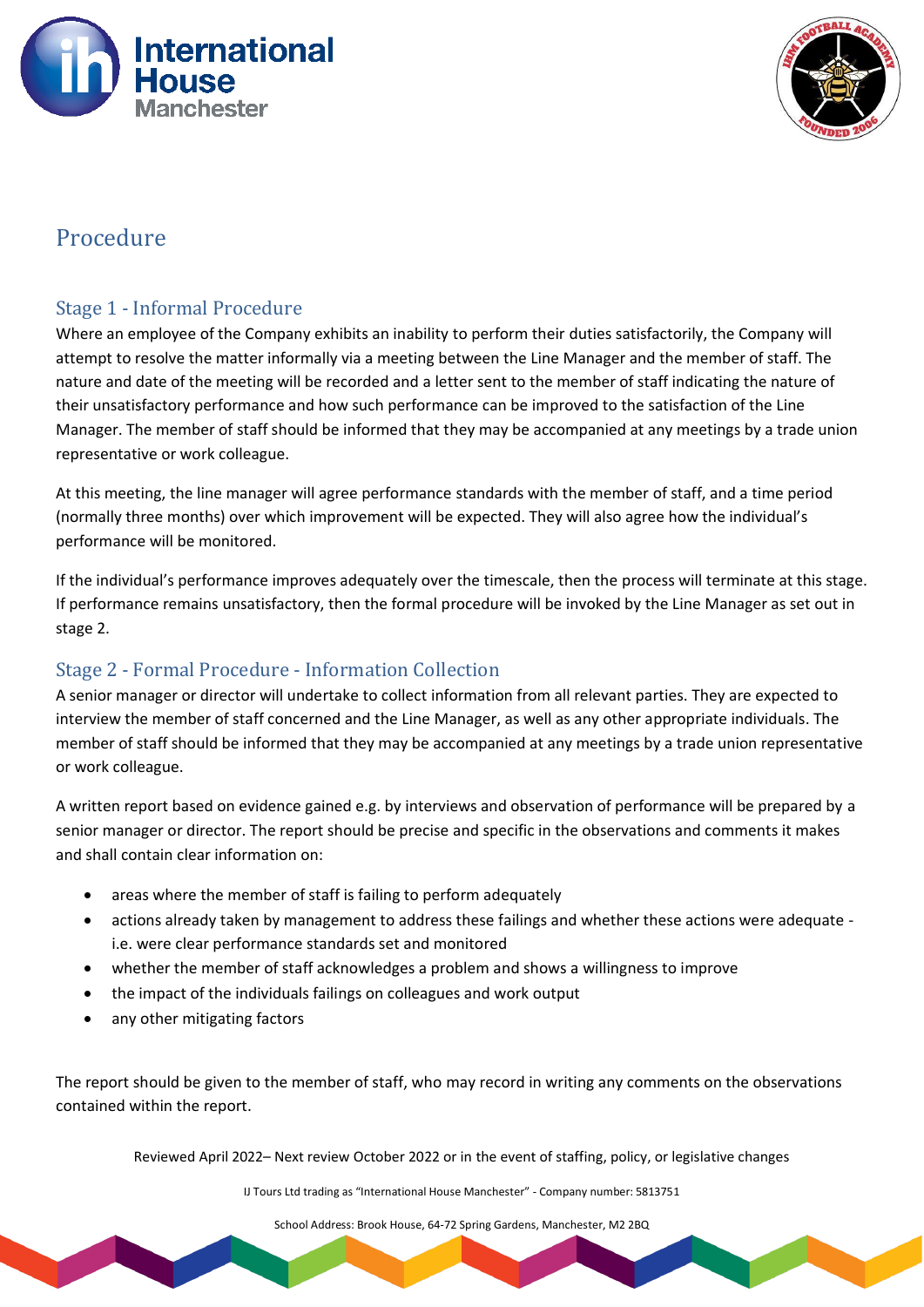



A senior manager or director will consider the report, and may opt to take one of the following options:

- no further action
- instruct the line manager to set reasonable performance standards for the individual and monitor these for a set period of time.
- convene a formal capability hearing to consider the matter further

#### <span id="page-3-0"></span>Stage 3 - Capability Hearing

A senior manager or director will write to the member of staff informing them of the date of the hearing, attaching any relevant documentation. The letter shall contain:

The performance deficits in sufficient detail to ensure that the member of staff fully comprehends their nature, extent and seriousness.

- The time, date and venue of the interview.
- The person who will conduct the interview, usually the Principal / Director
- A statement that all employees have the right to be accompanied by a trade union representative or work colleague at any interview or hearing held under the provision of these procedures.
- At least 10 days' notice of the hearing.

At the hearing, the member of staff will be given the opportunity to put forward a defence, to bring witnesses in support of their defence, to present mitigating circumstances and to make a full statement. A written copy of the procedure to be adhered to during the hearing should be made available to the member of staff before the hearing takes place.

If the allegation is found to be justified, then a decision on the action to be taken must be made. Depending on the nature, frequency and seriousness of the allegation(s) it is expected that at this stage a warning will be given and this will be confirmed in writing.

A letter should be sent to the member of staff confirming the decision and the reason(s) why it was made. The letter will also indicate that the member of staff's progress will continue to be monitored and how this will be carried out. A time scale for performance to improve and a review date(s) will be specified.

If the failings are found to be not sufficiently serious to warrant a formal warning or where there are mitigating circumstances, then monitoring should be discontinued subject to a clear indication to the member of staff that it may be reintroduced if the problem(s) reappear.

Reviewed April 2022– Next review October 2022 or in the event of staffing, policy, or legislative changes

IJ Tours Ltd trading as "International House Manchester" - Company number: 5813751